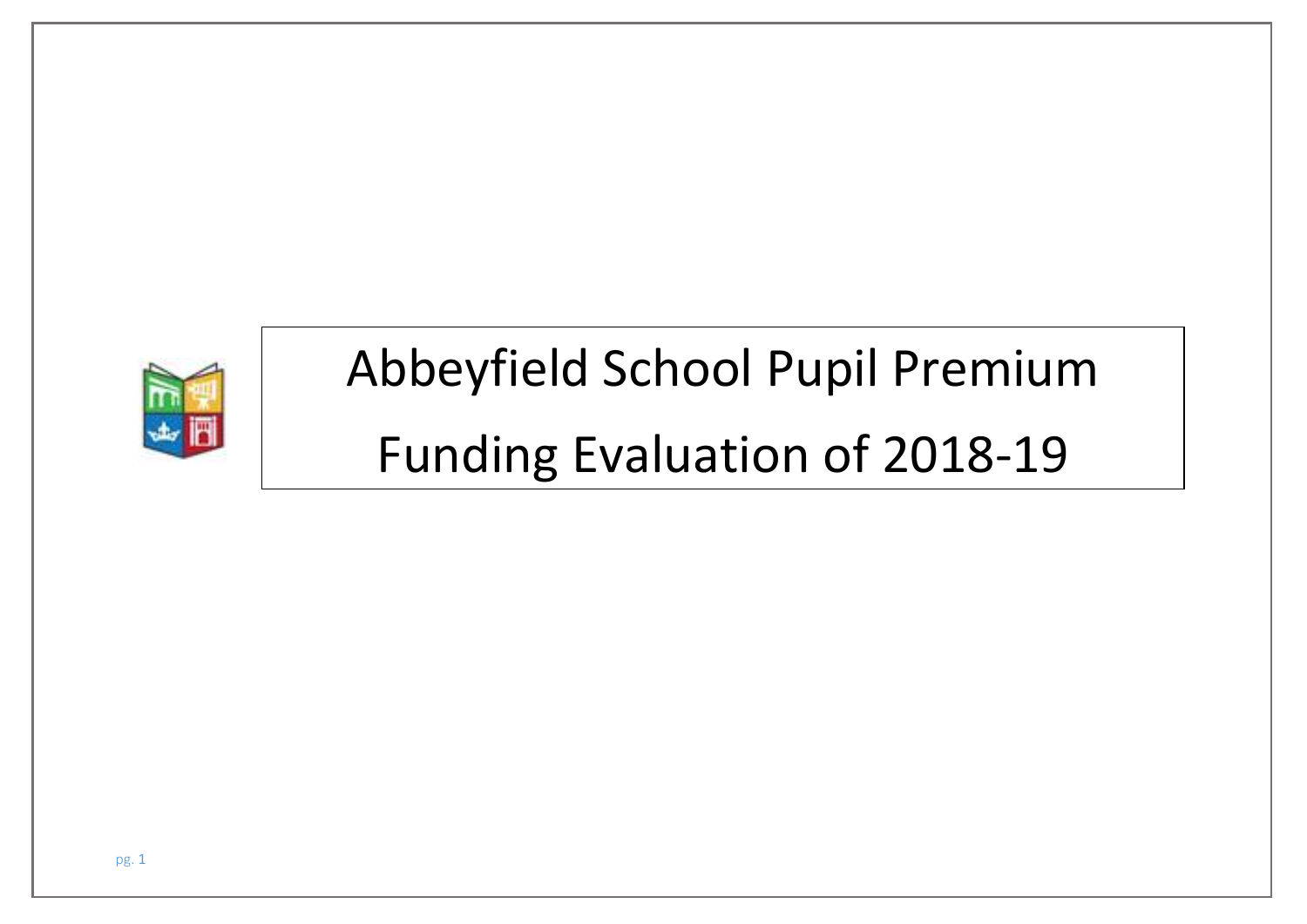



| <b>Focus: Teaching &amp; Learning</b>                                                                              |                                                                                                                                                                                                                                                                                                                                                                      |                                                                                                                                                                                                                                                                                                                         |                                                                                                                                                                                                                                                                                                                                                             |  |
|--------------------------------------------------------------------------------------------------------------------|----------------------------------------------------------------------------------------------------------------------------------------------------------------------------------------------------------------------------------------------------------------------------------------------------------------------------------------------------------------------|-------------------------------------------------------------------------------------------------------------------------------------------------------------------------------------------------------------------------------------------------------------------------------------------------------------------------|-------------------------------------------------------------------------------------------------------------------------------------------------------------------------------------------------------------------------------------------------------------------------------------------------------------------------------------------------------------|--|
| <b>Focus</b>                                                                                                       | <b>Actions</b>                                                                                                                                                                                                                                                                                                                                                       | Success Criteria                                                                                                                                                                                                                                                                                                        | Evaluation                                                                                                                                                                                                                                                                                                                                                  |  |
| Expectation that all teachers have<br>knowledge of who their PP pupils are<br>and what their respective needs are. | SLT lead to focus on raising profile of PP.<br>Staffing contribution to support small<br>group sizes and intervention in lessons.<br>Lesson plans take needs of PP pupils into<br>account<br>Teaching assistants deployed effectively to<br>support where applicable.<br>Staff employ intervention strategies as<br>required - provision of training as<br>required. | Lesson observations/work reviews note<br>evidence that PP pupils are prioritised in<br>planning and feedback and are engaged in<br>the learning.                                                                                                                                                                        | PP standing item on all agendas. PP<br>star student highlighted in briefing<br>each week to whole staff body.<br>QA completed over the year<br>demonstrated strong awareness of PP<br>students by all teaching staff.<br>Staff clear that this was a priority.<br>PP intervention running in Maths.<br>Those who engaged this was effective.                |  |
| PP first and best policy to be<br>embedded                                                                         | PP first and best policy to be used in<br>approach to all elements of leadership and<br>teaching and learning.<br>PP Priority on marking and feedback<br>provided.<br>Ensure PP students are set 'first and best'<br>to support accelerated progress.                                                                                                                | Progress data shows the gap between<br>PP/Non PP Pupils continues to close.<br>Meeting minutes show regular discussions<br>with PP focus occur throughout the year.<br>Lesson observations/work reviews note<br>evidence that PP pupils are prioritised in<br>planning and feedback and are engaged in<br>the learning. | PP first and best policy effective with<br>seating plans and staff awareness.<br>Data demonstrates strong progress<br>from some PP learners however<br>consistency needs to be improved.<br>Good evidence of priority marking and<br>live marking being used in some<br>subjects e.g. Maths and DT.<br>Need to review into next year -<br>positive setting. |  |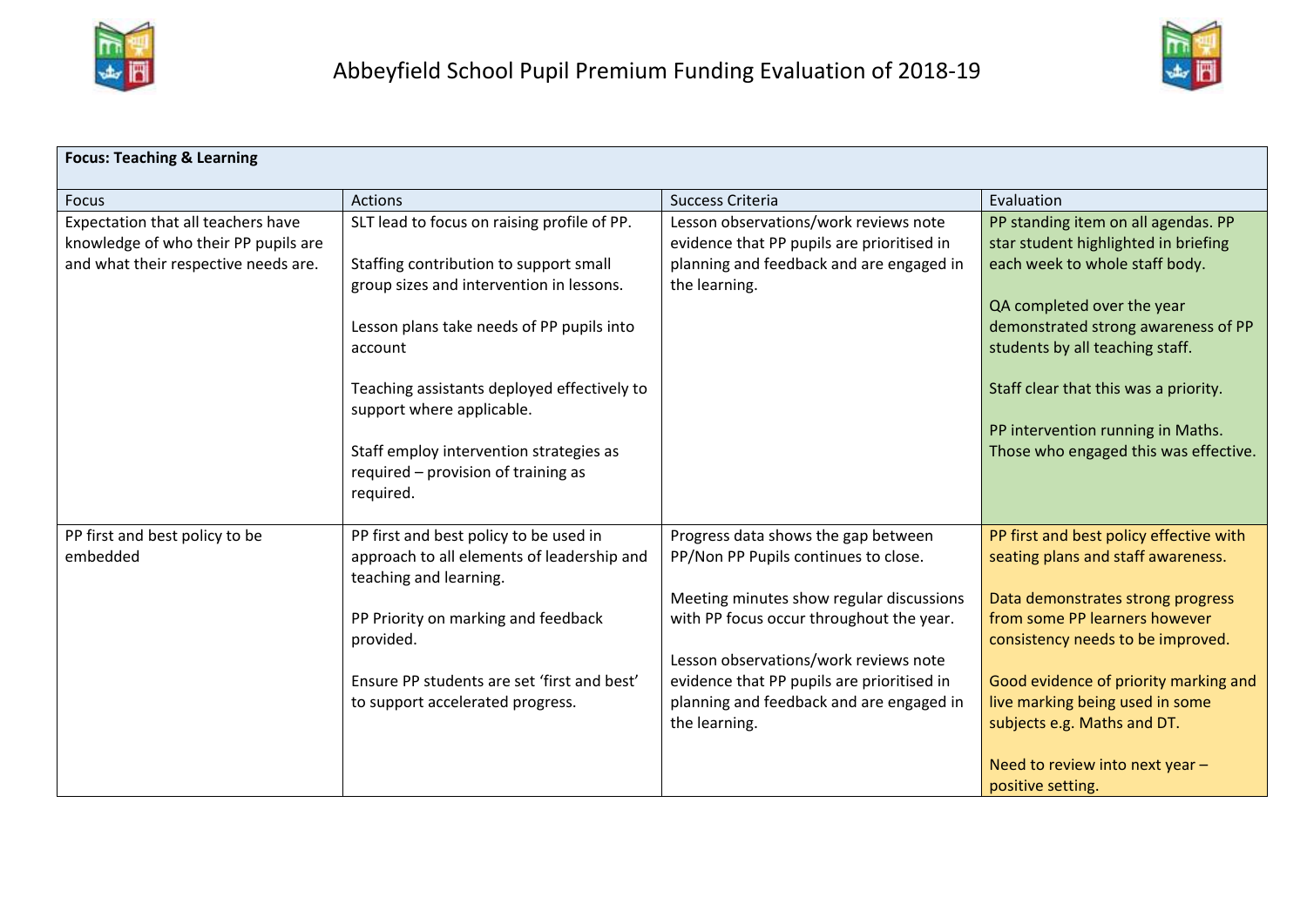



| Improving Literacy and Numeracy of<br>PP students | Provision of English and Maths revision<br>guides.<br>Accelerated reader provision for literacy<br>Provision of free library book through GEE | Progress data shows the gap between<br>PP/Non PP Pupils continues to close in<br>Maths and English.           | Data demonstrates strong progress<br>from some PP learners in English and<br>maths however consistency needs to<br>be improved.<br>Accelerated reader continues to be |
|---------------------------------------------------|-----------------------------------------------------------------------------------------------------------------------------------------------|---------------------------------------------------------------------------------------------------------------|-----------------------------------------------------------------------------------------------------------------------------------------------------------------------|
|                                                   | scheme.                                                                                                                                       |                                                                                                               | used effectively to support KS3<br>learners including PP.                                                                                                             |
|                                                   |                                                                                                                                               |                                                                                                               | All Year 7 PP received a free book<br>from GEE.                                                                                                                       |
|                                                   |                                                                                                                                               |                                                                                                               | All disad students received English and<br>maths revision guides.                                                                                                     |
| Leadership of PP.                                 | SLT member of staff with PP responsibility                                                                                                    | Progress data shows the gap between<br>PP/Non PP Pupils continues to close.                                   | Actions implemented but outcomes<br>not yet shown narrowing of gap                                                                                                    |
|                                                   | Staffing to support smaller group work and                                                                                                    |                                                                                                               |                                                                                                                                                                       |
|                                                   | 1:1 tuition.                                                                                                                                  | Meeting minutes show regular discussions                                                                      | Data demonstrates strong progress                                                                                                                                     |
|                                                   |                                                                                                                                               | with PP focus occur throughout the year.                                                                      | from some PP learners however                                                                                                                                         |
|                                                   | Heads of English and Maths to hold 3                                                                                                          |                                                                                                               | consistency needs to be improved.                                                                                                                                     |
|                                                   | meetings during the year with SLT                                                                                                             | Lesson observations/work reviews note                                                                         |                                                                                                                                                                       |
|                                                   | responsible for PP to discuss the needs of                                                                                                    | evidence that PP pupils are prioritised in                                                                    | Meeting minutes demonstrated                                                                                                                                          |
|                                                   | all PP KS4 pupils and plan to support them<br>accordingly.                                                                                    | planning and feedback and are engaged in<br>the learning.                                                     | regular discussions being had around<br>PP.                                                                                                                           |
|                                                   | Middle leadership QA programme to<br>include an enhanced focus on progress of<br>PP pupils                                                    | Behaviour data shows a reduction in the<br>amount of disruptive behaviour from PP<br>pupils in the classroom. | QA of PP directly is an area to improve<br>moving forward for next year.                                                                                              |
|                                                   | Departments to produce, discuss and share<br>successful strategies/activities.                                                                |                                                                                                               | Need to set up and establish PP<br>champions in departments.                                                                                                          |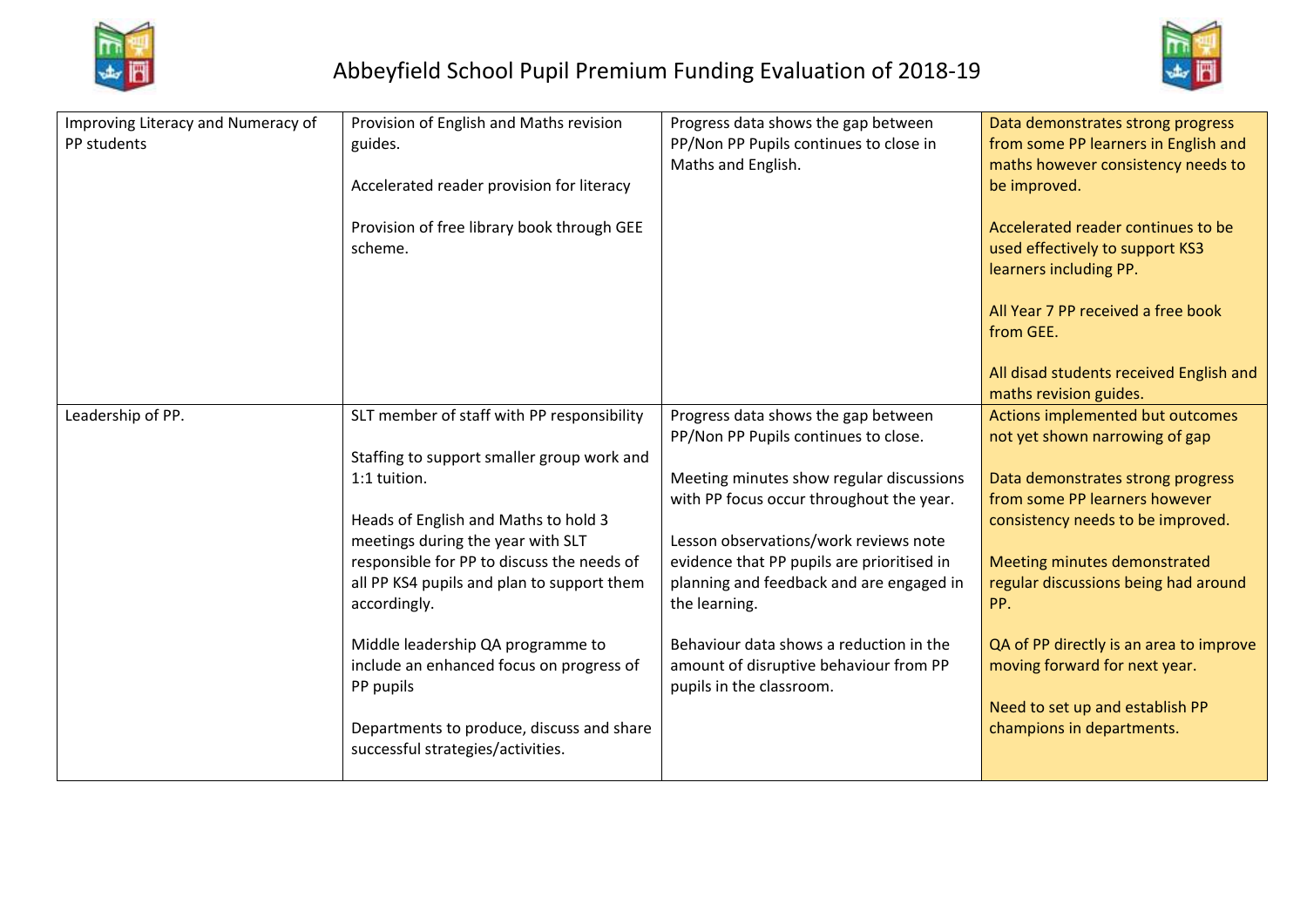



| Training to upskill PP knowledge and<br>expertise. | Nominated staff member within teams to<br>take the lead on driving progress of PP<br>students within department (linked to<br>Appraisal/UPS etc)<br>CPD budget supplemented to provide staff<br>training on PP classroom practice and<br>wider barriers to learning. | Behaviour data shows a reduction in the<br>amount of disruptive behaviour from PP<br>pupils in the classroom.                                                                                | Whole school CPD delivered on PP<br>students twice over the year. Focus on<br>changing the mindset as to why<br>positive differentiation needed.                                                                                                                                                       |
|----------------------------------------------------|----------------------------------------------------------------------------------------------------------------------------------------------------------------------------------------------------------------------------------------------------------------------|----------------------------------------------------------------------------------------------------------------------------------------------------------------------------------------------|--------------------------------------------------------------------------------------------------------------------------------------------------------------------------------------------------------------------------------------------------------------------------------------------------------|
| <b>Focus: Personalised Programmes</b>              |                                                                                                                                                                                                                                                                      |                                                                                                                                                                                              |                                                                                                                                                                                                                                                                                                        |
| <b>Focus</b>                                       | <b>Actions</b>                                                                                                                                                                                                                                                       | Success Criteria                                                                                                                                                                             | Evaluation                                                                                                                                                                                                                                                                                             |
| Mentoring of Yr 11 PP students                     | SLT allocated and carry out a 1:1 mentoring<br>programme with nominated Yr 11<br>students.<br>Specific intervention then put in place to<br>overcome any barriers identified.                                                                                        | Behaviour data shows a reduction in the<br>amount of disruptive behaviour from PP<br>pupils in the classroom.<br>Progress data shows the gap between<br>PP/Non PP Pupils continues to close. | SLT aligned with mentees. Some huge<br>success with individuals. Evidence that<br>the relationship was key.<br>Intervention put in place was specific<br>to individuals or subjects - e.g. Art -<br>external teacher in.<br>Strong IAG given to PP students to<br>ensure their next steps were secure. |
| <b>English and Maths tuition</b>                   | A programme of English and Maths tuition<br>used to support PP students.<br>BEAMS used to provide additional English<br>and Maths support on entry to low ability<br>PP students.                                                                                    | Progress data shows the gap between<br>PP/Non PP Pupils continues to close.                                                                                                                  | English and Maths PP provision to<br>improve in terms of structure to<br>ensure the same students are not<br>being sought after.<br><b>Students in BEAMS make excellent</b><br>progress in year 7 form their starting<br>points.<br>BEAMS to continue to be used to<br>support lower ability students. |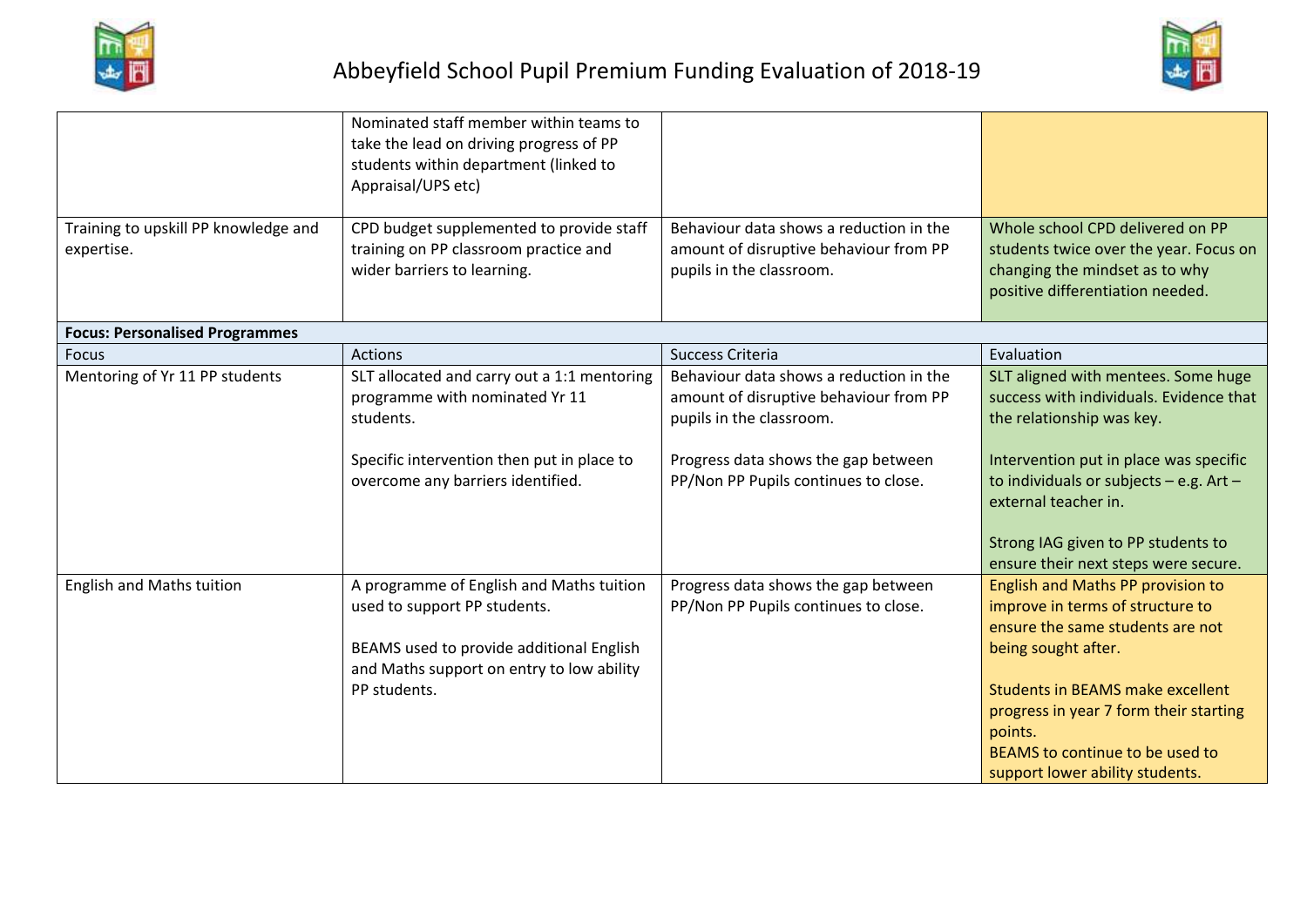



| Tracking of PP students   | Staff raise underperformance of PP                                                    | Progress data shows the gap between                 | VLC for PP Students held in Term 1.      |
|---------------------------|---------------------------------------------------------------------------------------|-----------------------------------------------------|------------------------------------------|
|                           | students through meeting times.                                                       | PP/Non PP Pupils continues to close.                | This to continue into next academic      |
|                           |                                                                                       |                                                     | year.                                    |
|                           | Tracking systems to assess impact of                                                  | VLC Meeting minutes show regular                    |                                          |
|                           | teaching strategies; adding an explicit PP                                            | discussions with PP focus occur throughout          | SLT lead for PP to do effective data     |
|                           | focus to lesson observation questions.                                                | the year.                                           | analysis across all year groups in 2020. |
|                           |                                                                                       |                                                     | Year 11 data analysed at regular         |
|                           | VLCs carried out termly by RSL - focus on                                             | Number of PP pupils below 90%                       | points to identify at risk students and  |
|                           | PP students that are underachieving.                                                  | attendance continues to reduce.                     | raise them to SLT.                       |
|                           |                                                                                       |                                                     |                                          |
|                           | Track attendance of PP students to ensure<br>attendance is above 90% and in line with | Average attendance gap between PP/Non<br>PP closes. |                                          |
|                           | rest of student body.                                                                 |                                                     |                                          |
|                           |                                                                                       |                                                     |                                          |
| Intervention through HODs | HODs or nominated staff provided with                                                 | Progress data shows the gap between                 | Intervention programmes delivered        |
|                           | time to intervention and provide small                                                | PP/Non PP Pupils continues to close.                | during tutorial for English, maths and   |
|                           | group targeted intervention.                                                          |                                                     | science.                                 |
|                           |                                                                                       |                                                     |                                          |
|                           |                                                                                       |                                                     | Data demonstrates strong progress        |
|                           |                                                                                       |                                                     | from some PP learners however            |
|                           |                                                                                       |                                                     | consistency needs to be improved.        |
|                           |                                                                                       |                                                     | Intervention held in some department     |
|                           |                                                                                       |                                                     | areas DT, ART and this proved very       |
|                           |                                                                                       |                                                     | effective.                               |
| Transition Yr 6 into Yr 7 | Y6 into Y7 Summer School for PP pupils helps                                          |                                                     | Summer school held and run               |
|                           | to successfully prepare pupils for transition                                         |                                                     | effectively. Good positive uptake        |
|                           | to Abbeyfield                                                                         |                                                     | again through summer 2019.               |
|                           |                                                                                       |                                                     |                                          |
| Leadership                | Carry out research to assess the benefits of                                          |                                                     | AFA looked into in some depth.           |
|                           | the "Achievement for All" programme.                                                  |                                                     | Decided AFA not right for us as a        |
|                           |                                                                                       |                                                     | school at this time                      |
|                           |                                                                                       |                                                     |                                          |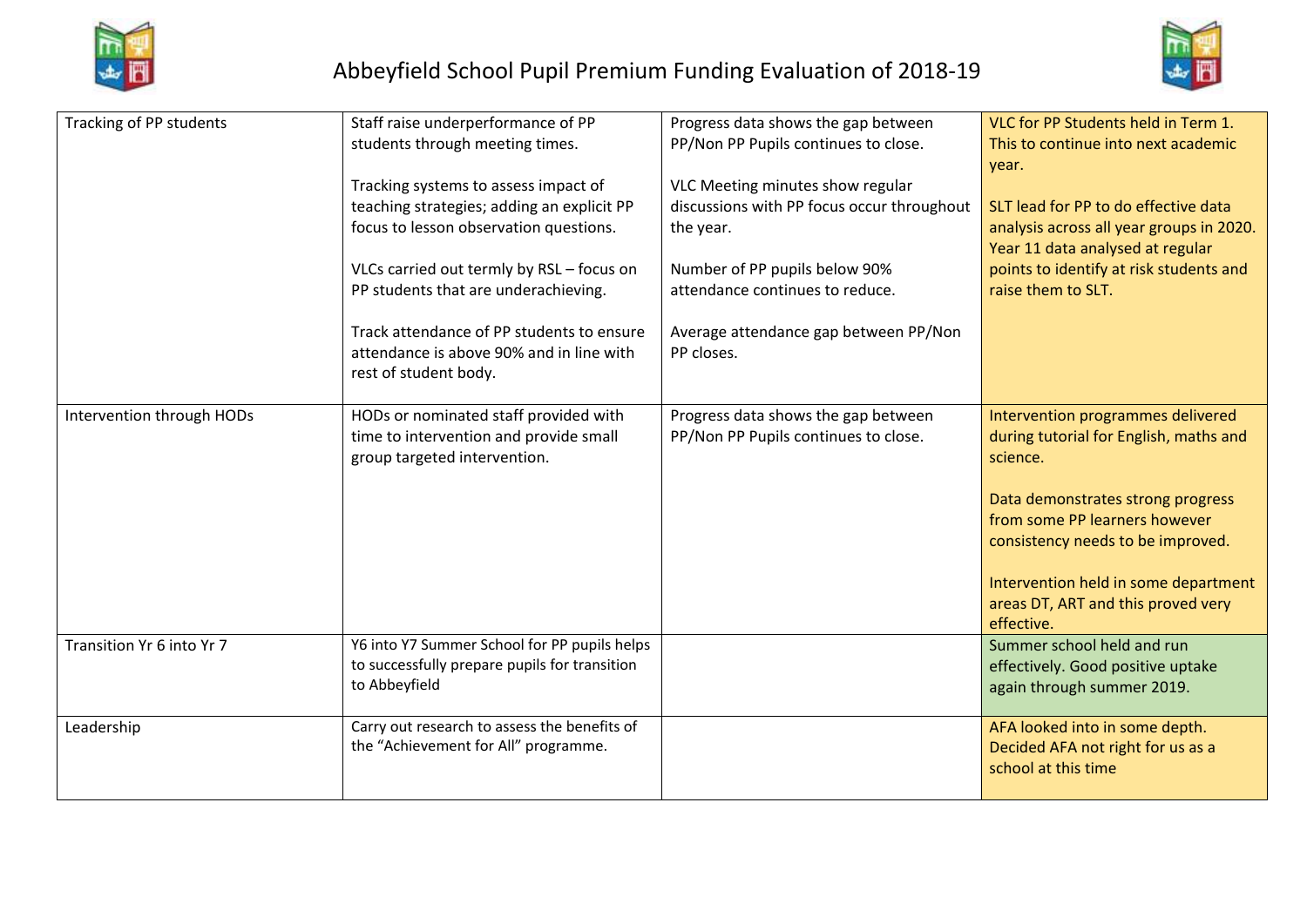



| <b>Focus: Parental Engagement</b>                       | Ensure school's knowledge of provision<br>being offered through alternative provision<br>partners is accurate and ensure PP pupils<br>placed on such pathways access<br>appropriate number of and level of<br>qualifications.<br>Provision of alternative pathways for PP<br>students.<br>Review Sixth Form provision to increase<br>number of accessible courses that enable<br>more PP pupils to remain and be successful<br>at Abbeyfield School. |                                                                                                                                                                                                                                                                                                                    | SLT lead attended training re provision<br>for PP students.<br>SWS established during 2018/19. This<br>supported some of our most<br>vulnerable PP students and provided<br>alternative pathways.<br>Sixth form provision for PP students<br>needs to be reviewed into 2019/20. |
|---------------------------------------------------------|------------------------------------------------------------------------------------------------------------------------------------------------------------------------------------------------------------------------------------------------------------------------------------------------------------------------------------------------------------------------------------------------------------------------------------------------------|--------------------------------------------------------------------------------------------------------------------------------------------------------------------------------------------------------------------------------------------------------------------------------------------------------------------|---------------------------------------------------------------------------------------------------------------------------------------------------------------------------------------------------------------------------------------------------------------------------------|
| <b>Focus</b>                                            | <b>Actions</b>                                                                                                                                                                                                                                                                                                                                                                                                                                       | Success Criteria                                                                                                                                                                                                                                                                                                   | Evaluation                                                                                                                                                                                                                                                                      |
| How to improve parental<br>engagement.                  | Research good practice in schools for<br>improving parental involvement.                                                                                                                                                                                                                                                                                                                                                                             |                                                                                                                                                                                                                                                                                                                    |                                                                                                                                                                                                                                                                                 |
| Improve attendance at parents<br>evening                | Tutors to ensure that contact with all PP<br>students is made either through<br>appointments or phone/email contact.<br>Introduce a system to allow PP parents to<br>book appointments in advance of non PP<br>parents.                                                                                                                                                                                                                              | Progress data shows a closing gap between<br>PP/Non PP pupils.<br>All PP pupil parents will have had at least<br>one face to face meeting to discuss the<br>progress of their child during the year.<br>Attendance rates at parents and tutor<br>evenings of PP pupils has improved.<br>No PP NEET pupils post 16. | Parents evening attendance at Yr 11<br>and Yr 10 very strong. Tutors<br>supportive in making parental contact.<br>Attendance at 85% + for PP for those<br>two year groups.<br>Parental booking system still to be<br>adjusted to reflect early opening for<br>PP parents.       |
| Improved engagement in<br>learning/behaviour/attendance | Direct contact made with parents of PP<br>students in line with First and Best policy.<br>Failing this RSL/SLT to hold 'off site<br>meeting' if parent wont attend school.                                                                                                                                                                                                                                                                           |                                                                                                                                                                                                                                                                                                                    | FSM funding communicated with<br>parents at the start of the year to raise<br>awareness.                                                                                                                                                                                        |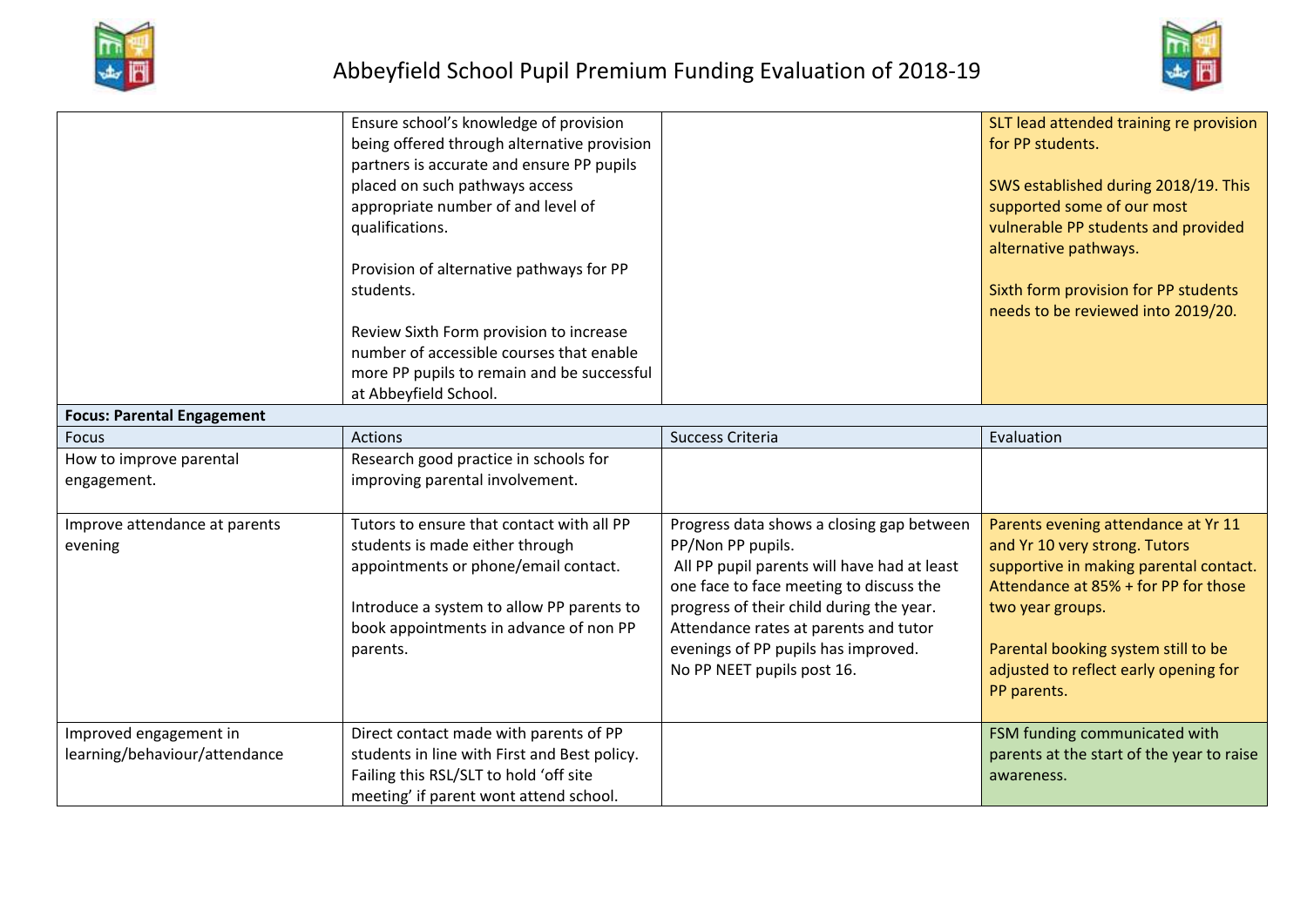



|                                   | Ensure Year 9 (Tutors) and Yr 11 (SLT)<br>parents spoken to in order to discuss Post<br>16 Pathway IAG to encourage choices for<br>PP pupils that are sufficiently aspirational.<br>Raise profile of FSM funding through<br>communications with parents.                                                |                                                                                                                                                                                      | PP students prioritised in IAG for all<br>transition points.                                                                                                                                                                                                                   |
|-----------------------------------|---------------------------------------------------------------------------------------------------------------------------------------------------------------------------------------------------------------------------------------------------------------------------------------------------------|--------------------------------------------------------------------------------------------------------------------------------------------------------------------------------------|--------------------------------------------------------------------------------------------------------------------------------------------------------------------------------------------------------------------------------------------------------------------------------|
| <b>Parental Voice</b>             | Carry out parent voice in developing our PP<br>Strategy further in the future                                                                                                                                                                                                                           |                                                                                                                                                                                      |                                                                                                                                                                                                                                                                                |
| School Links - Parental support   | STOP parenting courses offered first to PP<br>parents.                                                                                                                                                                                                                                                  |                                                                                                                                                                                      | 1 STOP parenting course run by BJE<br>over the year. PP parents attended. To<br>continue to run next year.                                                                                                                                                                     |
| <b>Focus: Wider Opportunities</b> |                                                                                                                                                                                                                                                                                                         |                                                                                                                                                                                      |                                                                                                                                                                                                                                                                                |
| Focus                             | Actions                                                                                                                                                                                                                                                                                                 | Success Criteria                                                                                                                                                                     | Evaluation                                                                                                                                                                                                                                                                     |
| IAG provision                     | Ensure sufficiently aspirational careers advice<br>and guidance is available (PP Priority) - focus<br>on Yr 9 and Yr 11 students at transition.                                                                                                                                                         | Positive pupil feedback from Year 9 pupils<br>regarding their support with KS4 options<br>choices<br>Retention rates to Abbeyfield Sixth Form<br>for PP pupils continue to increase. | All PP students received CIAG<br>meetings focused around transition<br>and options KS4 and post-16.<br>Follow-up meetings ensured these<br>students were supported throughout<br>the progress.<br>Destination data for PP students show<br>all are in employment or education. |
| Mentoring programme               | Introduce a structured mentoring<br>programme for SLT/Yr 11 students to<br>remove barriers and improve outcomes<br>6 <sup>th</sup> form mentoring/volunteering<br>programme to provide PP students with<br>specific literacy/numeracy/pastoral<br>support as required during tutor time or<br>a/school. | Progress data shows the gap between<br>PP/Non PP Pupils continues to close.                                                                                                          | Structure mentoring system in place<br>for SLT/Year 11 this improved<br>outcomes for individuals who engaged<br>well with this.<br>Mentoring established for Yr 10 going<br>into Yr 11.                                                                                        |